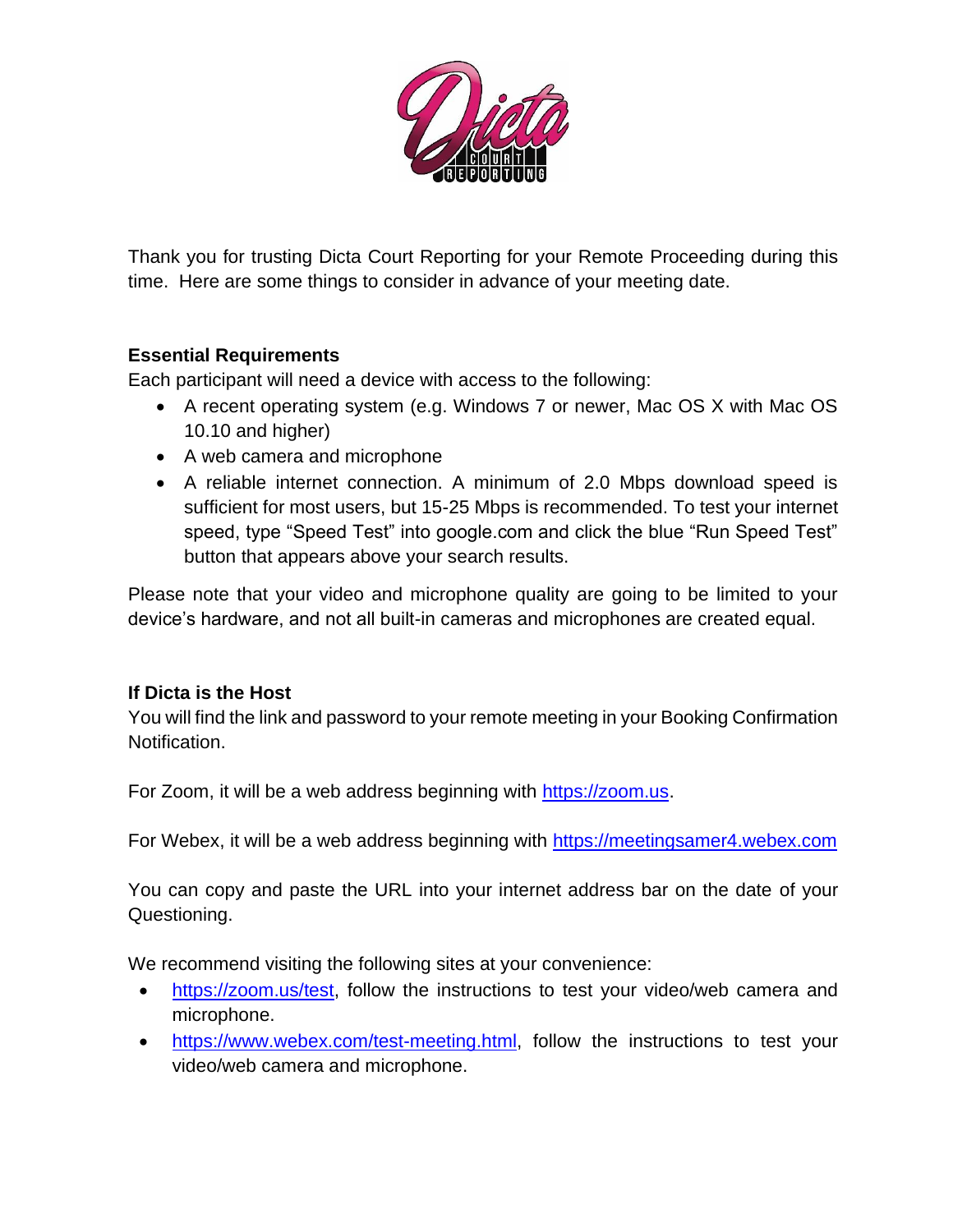### **Tips for Creating the Best Experience for all Participants**

Email the complete Style of Cause and any exhibits to be marked to [info@dictacourtreporting.com](info@dictacourtreporting.com%20) prior to the proceedings.

Ensure everyone speaks one at a time so the court reporter can take down what all parties are saying.

Join the meeting early so there is time to troubleshoot. If Dicta is hosting, the meeting will be started 30 minutes prior to the scheduled start time to allow for any technical troubleshooting.

Poor connectivity is often the problem when your audio/video feed quality starts to drop.

- For best results, we recommend all participants physically connect their computer to the internet with an ethernet cable rather than using WiFi.
- If you must use WiFi, situate yourself close to your router or access point.
- If you are at home and family members are streaming videos or playing online video games, that will greatly affect your bandwidth. Ask them to refrain from activities requiring the internet while you are in your meeting.

Attend the meeting from a quiet workspace. The microphone is very sensitive and may pick up papers shuffling or if you are moving around.

Be sure the microphone you are speaking into is physically nearby.

- If you are in a large boardroom with a monitor at one end, audio quality will be best for participants if you use an external microphone placed close to you.
- If you are alone in a smaller space, wearing mic-enabled headphones eliminates background noise and allows the mic to be close to your mouth.

If you are not speaking, keep yourself on mute so anything you are doing during the meeting is not distracting to the other participants. Remember to unmute yourself when you need to participate.

When the meeting has concluded, please stay on to see if the court reporter has any questions and provide them with your transcript order.

If video connectivity drops, you may also attend via telephone. You can find the dial-in numbers when you login and choose "connect audio by telephone".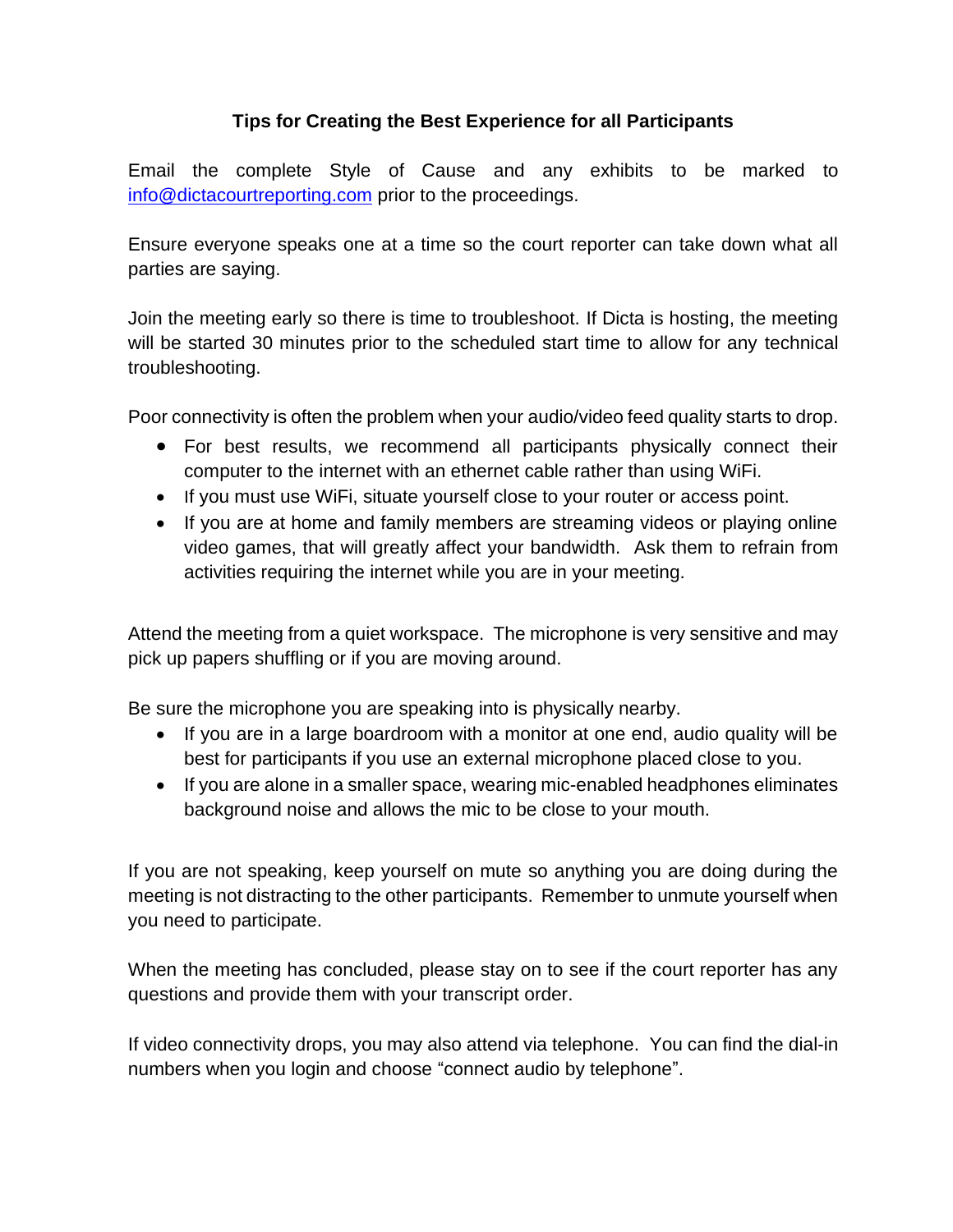#### **Exhibits**

If you will be marking any exhibits during the proceeding, the court reporter will require a PDF version of the documents that they can mark. You may email the electronic files to [info@dictacourtreporting.com.](info@dictacourtreporting.com) **Please name the files clearly so the court reporter knows what to mark.** 

#### **Swearing the Witness**

If a Commissioner for Oaths is not present with the witness, the court reporter can affirm them remotely. If they would prefer to swear the Oath, they will need to have a Bible in the room with them.

# **Contact us at [info@dictacourtreporting.com](info@dictacourtreporting.com%20) or 403-531-0590 to set up a personalized session prior to your meeting.**



# **Features**

For step-by-step instructions getting started in a Webex meeting, including how to set up your video and audio, please visit [https://help.webex.com/en-us/n62wi3c/Get-Started-with-Cisco-Webex-Meetings-for-](https://help.webex.com/en-us/n62wi3c/Get-Started-with-Cisco-Webex-Meetings-for-Attendees)**[Attendees](https://help.webex.com/en-us/n62wi3c/Get-Started-with-Cisco-Webex-Meetings-for-Attendees)** 

**Joining a Meeting** <https://help.webex.com/en-us/nrbgeodb/Join-a-Webex-Meeting>

#### **Content Sharing**

[https://help.webex.com/en-us/5ddww5/Share-Content-in-Cisco-Webex-Meetings-and-](https://help.webex.com/en-us/5ddww5/Share-Content-in-Cisco-Webex-Meetings-and-Cisco-Webex-Events)[Cisco-Webex-Events](https://help.webex.com/en-us/5ddww5/Share-Content-in-Cisco-Webex-Meetings-and-Cisco-Webex-Events)

**Troubleshooting**

<https://help.webex.com/en-us/WBX9000018881/Troubleshooting-Meetings>

#### **Further Information**

For more information on Webex, visit [https://www.webex.com/business-continuity.html.](https://www.webex.com/business-continuity.html)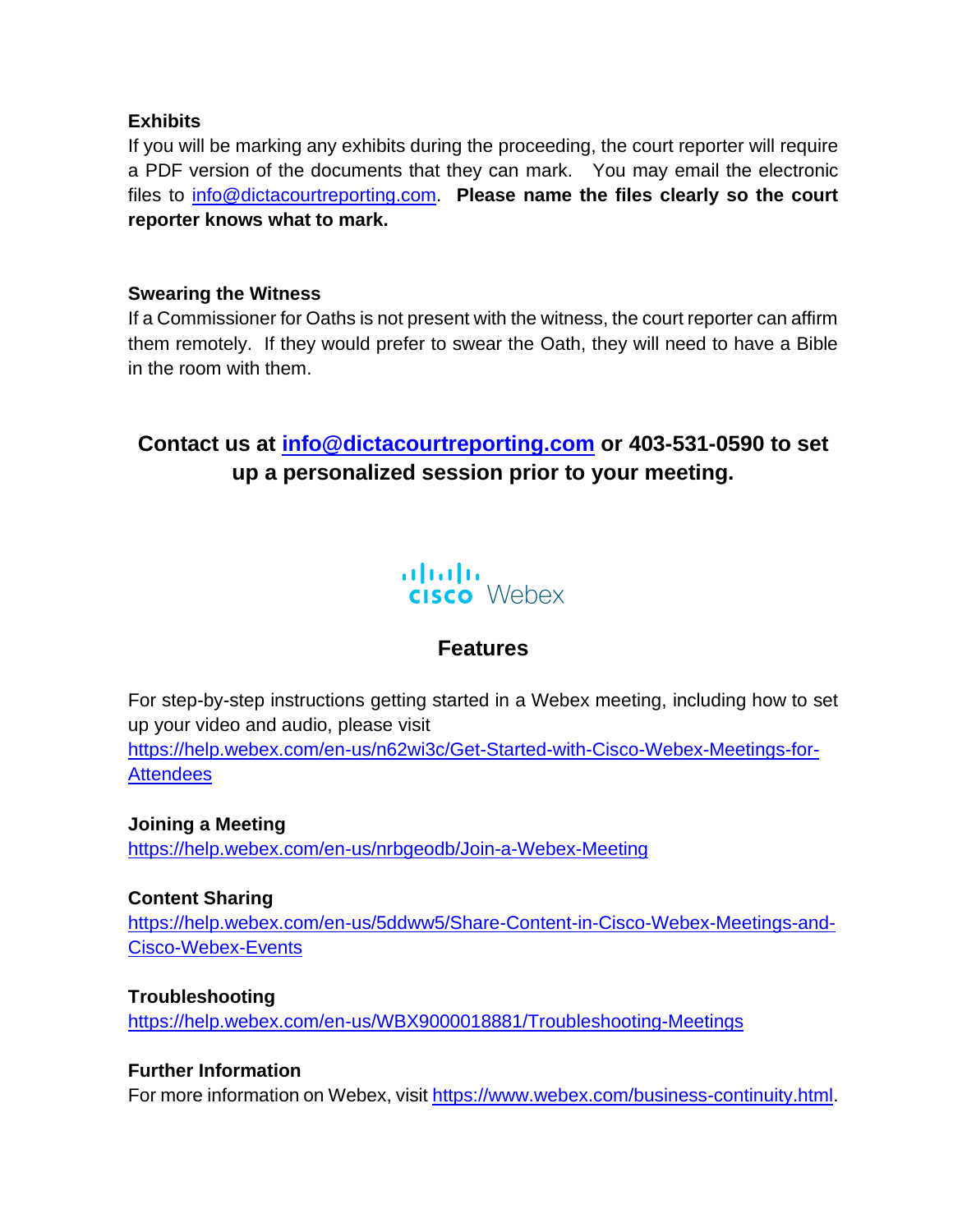

#### **Joining a Meeting** <https://support.zoom.us/hc/en-us/articles/201362193-Joining-a-Meeting>

**Join Using Computer/Device Audio** - On most devices, you can join computer/device audio by clicking Join Audio, Join with Computer Audio, or Audio to access the audio settings. Learn more about connecting your audio. [https://support.zoom.us/hc/en-us/articles/201362283-How-Do-I-Join-or-Test-My-](https://support.zoom.us/hc/en-us/articles/201362283-How-Do-I-Join-or-Test-My-Computer-Audio-)[Computer-Audio-](https://support.zoom.us/hc/en-us/articles/201362283-How-Do-I-Join-or-Test-My-Computer-Audio-)

**More Information About Audio** – You can find more audio information, including audio settings, how to stop the audio echo, and joining by telephone. <https://support.zoom.us/hc/en-us/sections/200319096-Audio>

## **Testing Your Video**

<https://support.zoom.us/hc/en-us/articles/201362313-How-Do-I-Test-My-Video->

**More Information about Video** – You can find more video information, including virtual backgrounds, video layout, and how to use a dual monitor. <https://support.zoom.us/hc/en-us/sections/200521865-Video>

**Screen Sharing** - It's easy to share your screen and collaborate with Zoom. The platform supports multiple people sharing their screens at the same time. [https://support.zoom.us/hc/en-us/articles/201362153-How-Do-I-Share-My-Screen](https://support.zoom.us/hc/en-us/articles/201362153-How-Do-I-Share-My-Screen-)<https://support.zoom.us/hc/en-us/sections/201740106-Screen-Sharing>

## **WiFi Connection Issues**

[https://support.zoom.us/hc/en-us/articles/201362463-Wireless-WiFi-Connection-](https://support.zoom.us/hc/en-us/articles/201362463-Wireless-WiFi-Connection-Issues)**[Issues](https://support.zoom.us/hc/en-us/articles/201362463-Wireless-WiFi-Connection-Issues)** 

**Network and Firewall Guidance** <https://support.zoom.us/hc/en-us/sections/201740166-Network-and-Firewall>

## **Further Information**

For more information on Zoom, including webinars, demos, and training sessions, visit [https://zoom.us/docs/en-us/covid19.html.](https://zoom.us/docs/en-us/covid19.html)